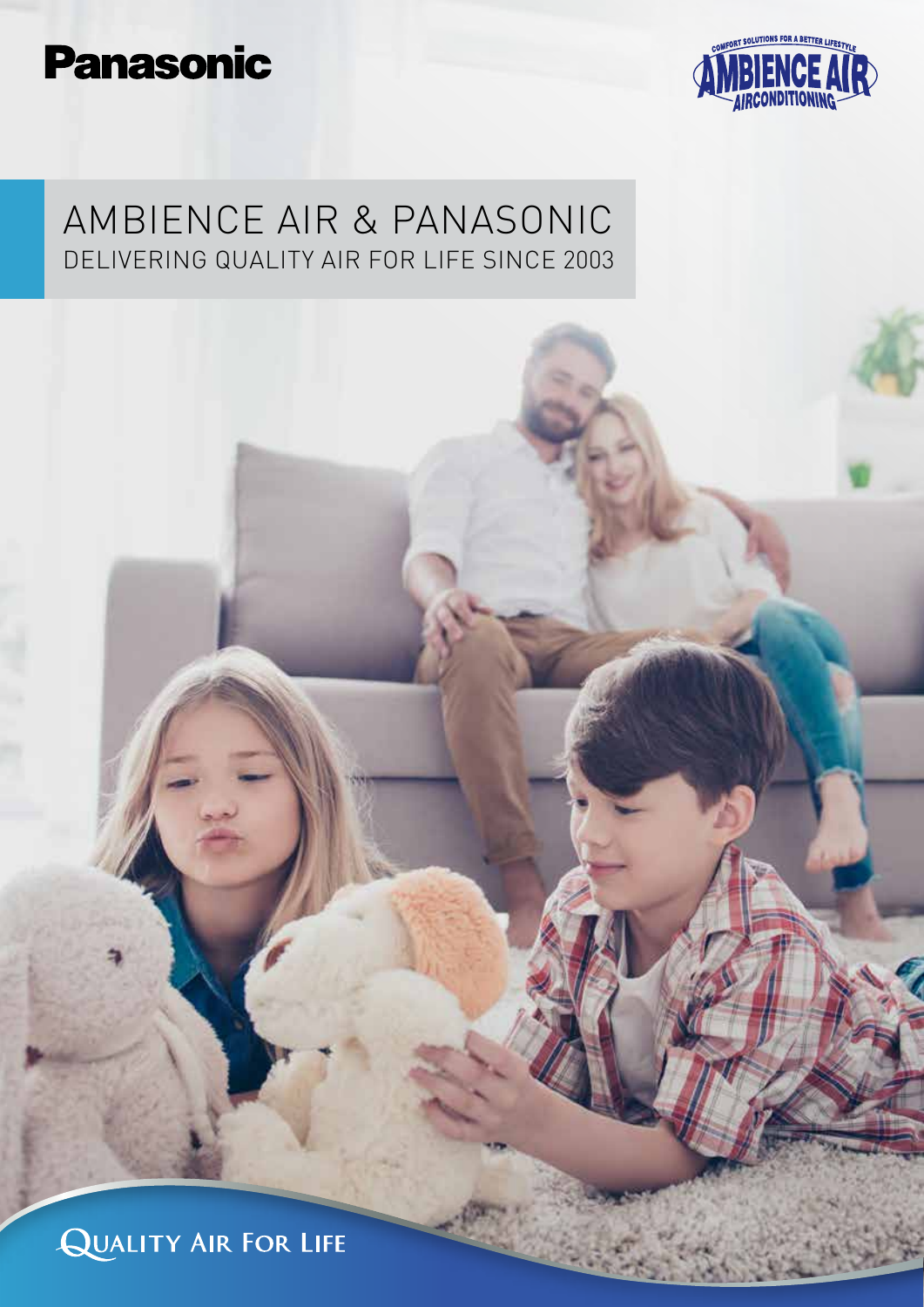## **ABOUT** AMBIENCE AIR

Ambience Air was founded in 2003 to offer West Australians innovative air conditioning solutions, exceptional product quality and classleading customer service. Now, as Perth's leading residential and light commercial air-conditioning company, we are one of WA's largest suppliers of Panasonic reverse cycle air conditioning systems.

### AWARD-WINNING PERFORMANCE

Highly decorated with Panasonic Dealer awards since our year of inception, Ambience Air has firmly cemented its position as a market leader in Panasonic heating and cooling solutions for the home and office.

## LOCATIONS THROUGHOUT WA

In order to provide the highest standard of service and accessibility to our customers, Ambience Air operates from multiple showroom locations across Perth with each showroom managed and operated by experienced air-conditioning specialists who are local to the area.

## THE RIGHT SOLUTION AT THE RIGHT PRICE

Every Panasonic system is individually designed to suit your lifestyle and the air-conditioning application, with friendly sales consultants trained to listen to your needs and offer advice and innovative solutions. Combine this with Ambience Air's significant buying power and we can offer you the best value air conditioning in WA.

## CENTRALISED OPERATIONS FOR BETTER SERVICE

All design engineering, installation scheduling and on-site supervision is managed from our head office in Bibra Lake. This ensures that every Panasonic comfort solution is subject to the same rigorous procedures, meaning Ambience Air can guarantee the highest standards are met, on time - every time, from start to finish.

## OUTSTANDING CUSTOMER SUPPORT

Ambience Air prides itself on our post-sale care. Our customer service team is amongst the most experienced in the industry offering both advice and efficient maintenance support when you need it most.

> Over 50,000 satisfied customers have enjoyed a comfortable lifestyle, thanks to Ambience Air.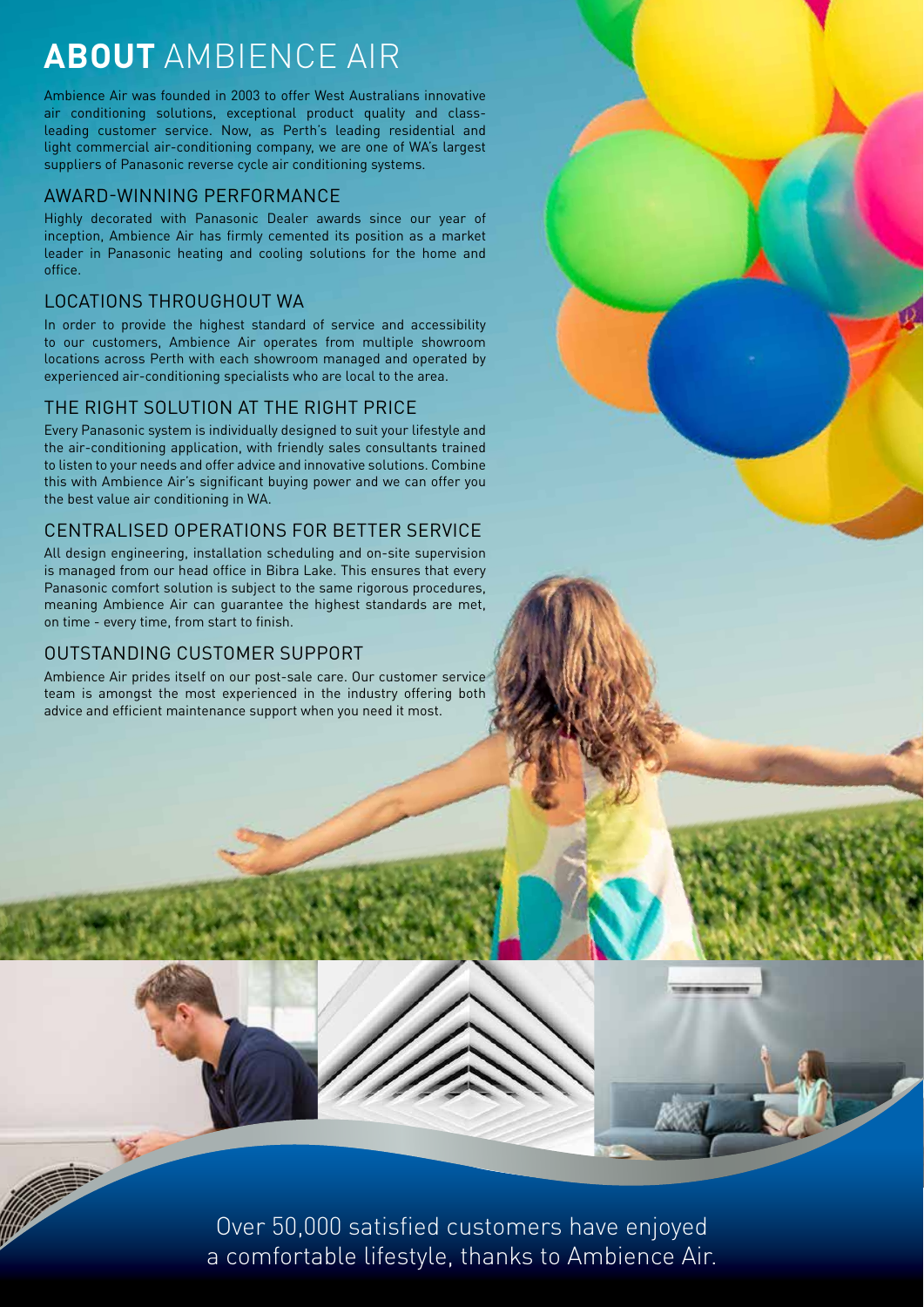## **WHY** PANASONIC

Panasonic leads the way in providing the ultimate comfort solution for your home or office. Our products are all designed with energy efficiency front of mind, whilst also offering unparalleled performance and reliability. With a large array of flexible and innovative products, we can provide a solution for any application.

### AIR CONDITIONING EXPERTISE

Since the introduction of our first window-type air conditioning in 1958, Panasonic Air Conditioning has grown to become a globally recognised and celebrated brand, delivering unmatched quality and reliability.

### TOTAL AIR SOLUTIONS

With over 300 products, Panasonic has a product or solution for every application. From residential applications to large scale commercial, we endeavour to provide fully customisable total air solutions for any and all applications.

## QUALITY & RELIABILITY

Panasonic air conditioners are manufactured to ensure years of reliable comfort. With a 5 year warranty encompassing both residential and commercial applications, you can rest easy with Panasonic.

### CONNECTIVITY

Panasonic provides wired and wireless control solutions to satisfy all residential and commercial needs. Our range of controllers demonstrate flexibility in application, providing you with a comprehensive solution to any system need.

## **Inhibit Bacteria & Viruses**

nanoe™X envelops and inhibits the activity of airborne and adhered Bacteria & Viruses.



**Built for the harsh Aussie Environment**



**Class-leading Energy Saving**



**Superior Technology makes Superior Systems**



#### **Peace of Mind Reliability**

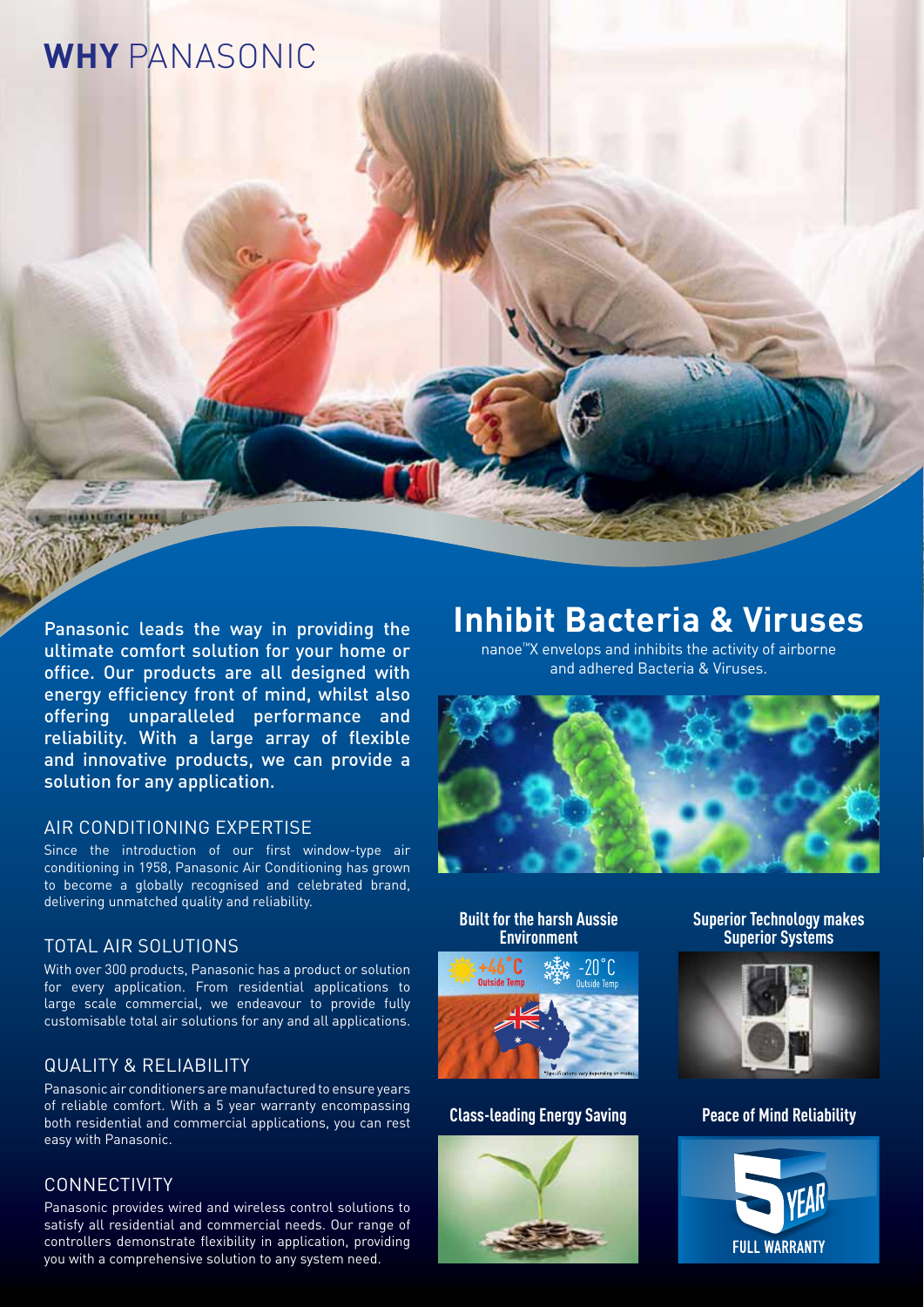## DELIVERING COMFORT SOLUTIONS AND **AWARD-WINNING** SERVICE SINCE 2003.

- \$11 Million Plus National Dealer Award 2018 2019 • \$10 Million Plus National Dealer Award 2017 - 2018 • \$9 Million Plus National Dealer Award 2016 - 2017 • \$8 Million Plus National Dealer Award 2015-2016 • \$7 Million Plus National Dealer Award 2014-2015 • \$5 Million Plus National Dealer Award 2013-2014 • \$3 Million Plus National Dealer Award 2012-2013 • WA State Dealer of the Year 2010-2011 • WA State Dealer of the Year 2009-2010 • WA State Dealer of the Year 2008-2009 • WA State Dealer of the Year 2007-2008
- WA State Dealer of the Year 2005-2006
- WA State Dealer of the Year 2004-2005
- WA State Dealer of the Year 2003-2004

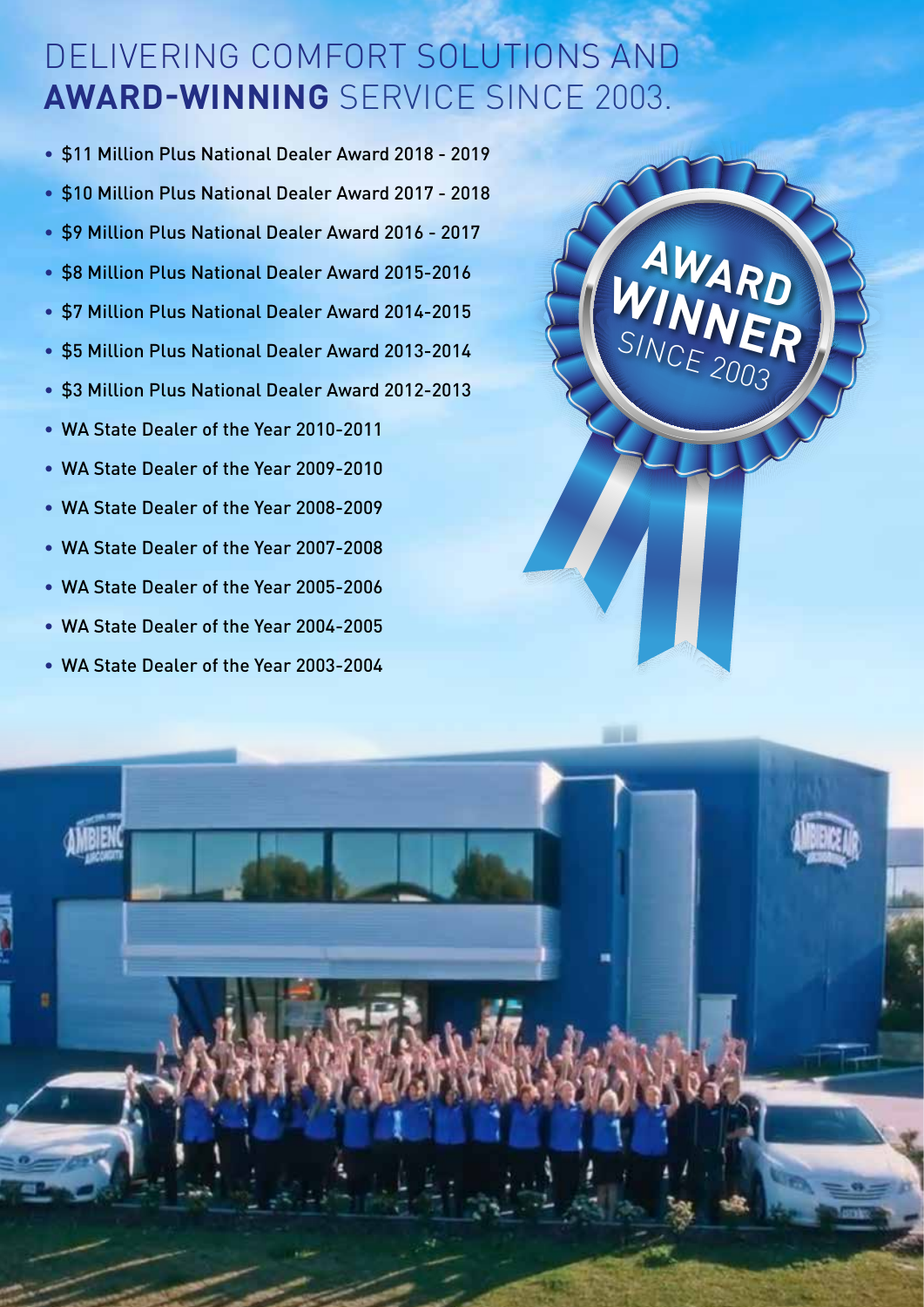## WHAT OUR **CUSTOMERS** SAY



## *Saved me from a costly bad choice*

*Professionalism and product knowledge saved me from a costly bad choice of units. Dave and partner, Darren and Brad. Pleasure to have them do the work. Everything was left clean and tidy. Many thanks "* 

*RICHARD NILSSON*

## *"A very professional job well done"*

*Once again, I would like to congratulate Ambience Air on a very professional job well done, from Merv's visit to our home to discuss the system, to the telephone receptionists, the installers (who were particularly considerate and competent)and your service department. Also, I particularly enjoyed the way my phone calls were answered – quite original! Your company will be mentioned in my conversations with friends and family.*

*JANICE BOWRA*

### *"Outstanding"*

*Kurt and I just wanted to send you and the team at Ambience a huge THANK YOU for your excellent customer service, quality product and wonderfully efficient installation.*

*As a customer service manager I have high expectations of my vendors and staff and in today's market it is rare that I get to experience service that goes above and beyond the bare minimum. Having said that, yourself, Kathy, Josh and the other boys that were here today have been outstanding. Always professional, helpful and efficient.*

*SHARON & KURT GREEVE*

### *"So glad we went with your company"*

*Thank you and we are so glad we went with your company. Every step of the process went so smoothly and fantastic customer service all round, from initial quote, admin, delivery and installation. We are very impressed with your company and the system installed. Will highly recommend you to friends and family.*

*KIM & CHRIS TWEEDIE*



Find us on **Facebook** 

# \*\*\*\*\* Google Reviews